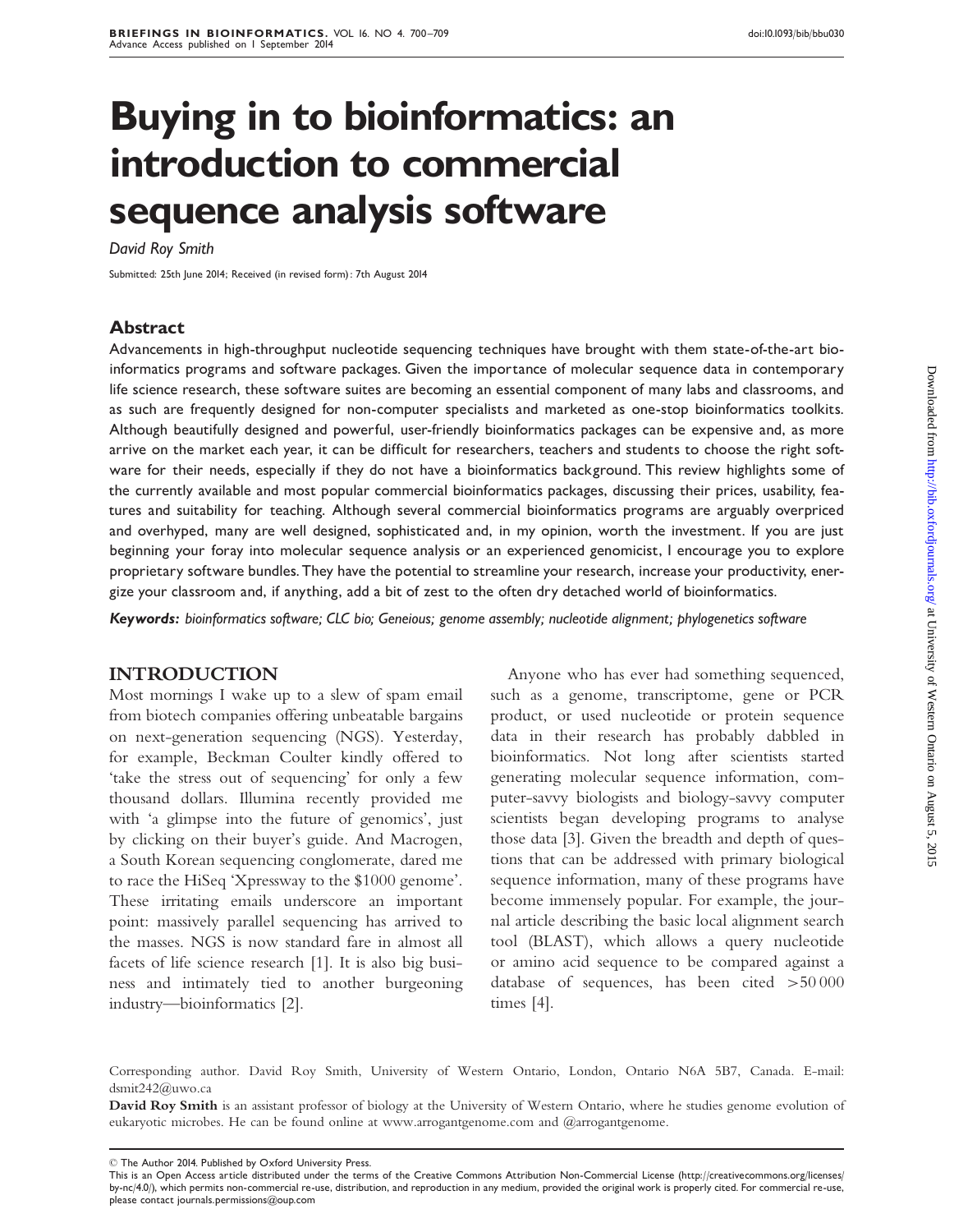Today's omics-obsessed scientific marketplace is overflowing with bioinformatics programs. Whatever your sequence analysis problem (assembling, aligning, annotating, folding, etc.), there is probably a program or online application to solve it—skim through the community-maintained list of bioinformatics software at SEQanswers.com to see what I mean: [http://seqanswers.com/wiki/](http://seqanswers.com/wiki/Software/list) [Software/list.](http://seqanswers.com/wiki/Software/list) The majority of these tools are open source, but they can be difficult to learn, install and run; some require an in-depth knowledge of computers [\[5\]](#page-8-0). There are, however, various commercial alternatives, which bring together multiple bioinformatics programs into user-friendly stand-alone packages. Although beautifully designed, these software suites can come with a hefty price tag, meaning that most researchers, teachers and students are lucky if they can afford just one. Like buying a car, choosing between different suites can be challenging, and there is surprisingly little information appraising the different programs. Here, I describe my own experiences with using commercial bioinformatics packages, focusing on their cost, functions and educational utility.

I have no affiliation, past or present, with any of the programs, software or companies described in this manuscript, but being a longtime genomics enthusiast, I use many of these applications daily, and I am a strong proponent of ease of use and accessibility in bioinformatics [\[5](#page-8-0)]. Although the focus of this article is commercial software, there are a number of free browser-based bioinformatics toolkits worth considering, e.g. [[6](#page-8-0), [7](#page-8-0)]. Two toolkits that I use regularly and recommend are MEGA [\[8\]](#page-8-0) and Unipro UGENE [[9](#page-8-0)]. See Vincent and Charette [\[10\]](#page-8-0) for a succinct but compelling summary of the drawbacks of commercial tools and arguments for freedom in bioinformatics.

# A bioinformatics magic bullet

During my PhD I spent hours a day at the computer assembling and analysing organelle genomes. Friends and colleagues would poke their heads into my cubbyhole of an office and recoil at the sight of my bloodshot eyes and the genomic chaos playing out on the high-definition dual monitors that surrounded me. 'Dave, how many analyses are you running?' they would ask, gaping at the mosaic disarray of program windows scattered across the screens. Like any decent genomics junkie, I usually had half a dozen different bioinformatics applications

running concurrently. I would be desperately editing and assembling Sanger sequences with Phred, Phrap and Consed [[11, 12\]](#page-8-0) while blasting the resulting contigs locally against custom databases and annotating the output on an ongoing GenBank entry. A chug of coffee and I would switch to gene and genome alignments with ClustalW [[13\]](#page-8-0) and MAUVE [[14](#page-8-0)], which were pumped directly into PAML [[15\]](#page-8-0) to measure genetic diversity and substitution rates. A quick blink of the eyes and I was plotting sliding-window GC contents across entire organelle chromosomes, all while mainlining a medley of phylogenetic and tree-building programs, from MrBayes [\[16](#page-8-0)] to PhyML [\[17\]](#page-8-0) to PAUP [\[18\]](#page-8-0) to MacClade [[19\]](#page-8-0). And because some of these applications worked only on a PC and others on a Mac, I had Windows and Apple operating systems running at the same time, with command-line terminals piled on top of graphical user interfaces (GUIs).

'There's got to be an easier, more efficient way of doing this', I would say to myself, as I tossed another empty coffee cup into the trash. Sensing my angst, a colleague recommended that I invest in a commercial, cross-platform, GUI-based bioinformatics package, arguing that it would streamline and simplify my work. I was reluctant to take his advice. I felt that paying for such programs went against the spirit of academic research and that using GUI software would weaken my computational skills. However, after failing for the fourth time to correctly install and run an open-source genome assembly algorithm, I gave in and bought a user-friendly bioinformatics bundle, and have not regretted it.

# Show me the money

In 2007, with the grant support of my former PhD supervisor, I purchased my first bioinformatics software package. At the time, there was a small but strong cohort of commercial options available, most of which offered a free 30-day trial—a practice that, with few exceptions, continues today, although in some cases the trial period has been reduced to  $\leq$ 2 weeks. After testing an assortment of programs, I decided on Geneious (Biomatters Ltd., Auckland, New Zealand), which was first released in 2005 and is now among the more widely used cross-platform commercial bioinformatics packages ([Table 1](#page-2-0)). I chose Geneious not because it was necessarily better than other software, but because the company offered, and continues to offer, student discounts. Seven years ago, I paid approximately \$200 (all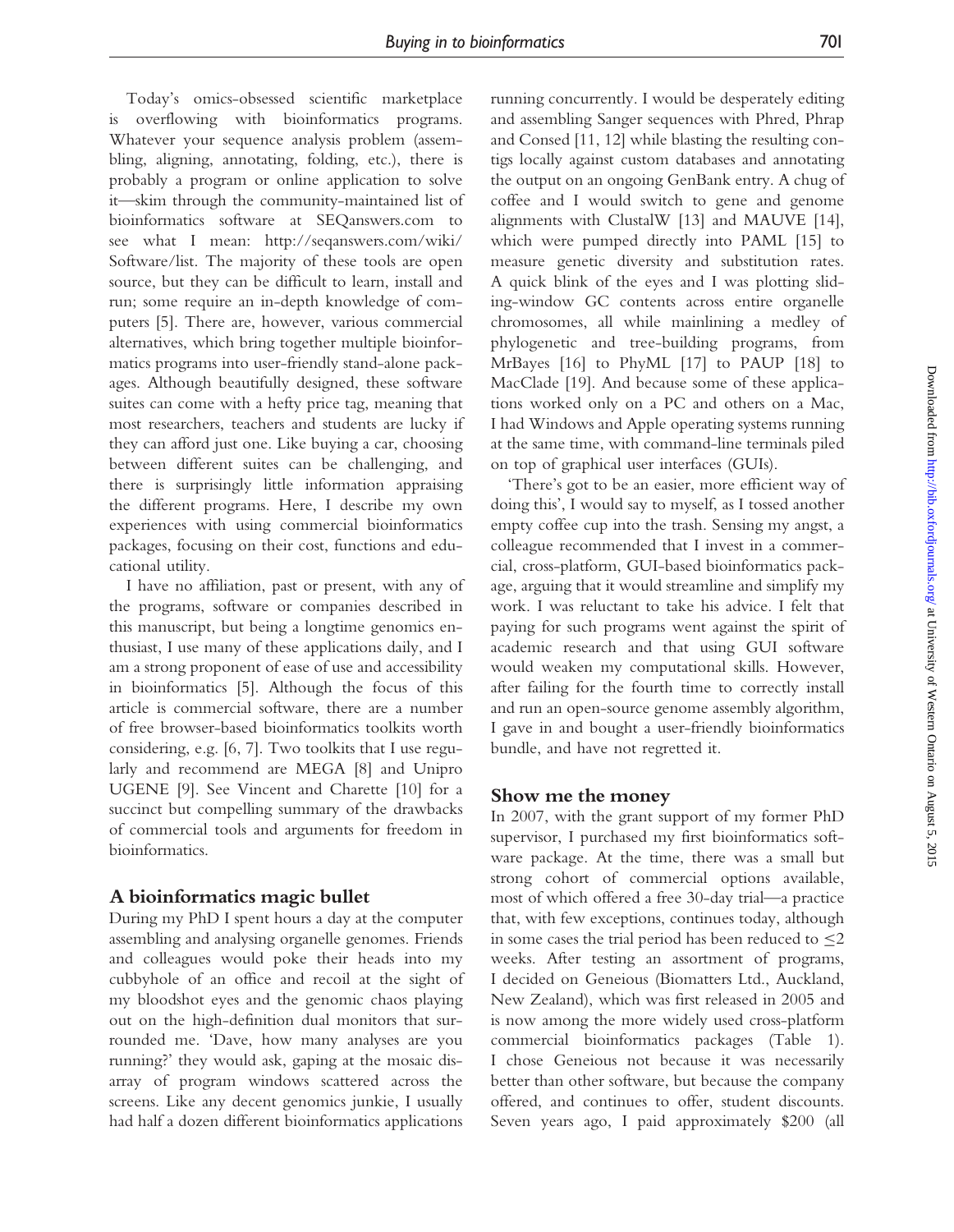<span id="page-2-0"></span>

| Software                      | Company                        | Cost (USD) <sup>a</sup> | Free trial<br>(days) | Platform <sup>b</sup>   | analyses <sup>c</sup><br><b>SOZ</b> | Evolutionary<br>analyses <sup>d</sup> | searchinge<br><b>Database</b> | Plug-ins | Workflows | suitability<br>Teaching |
|-------------------------------|--------------------------------|-------------------------|----------------------|-------------------------|-------------------------------------|---------------------------------------|-------------------------------|----------|-----------|-------------------------|
| Avadis NGS                    | Strand Scientific Intelligence | 2<br>\$450              |                      | M, W, I                 |                                     |                                       |                               |          |           |                         |
| <b>CLC Genomics Workbench</b> | CIC bio, Qiagen                | \$550                   |                      | M, W, L                 |                                     |                                       |                               |          |           |                         |
| CodonCode Aligner             | CodonCode                      | \$720                   |                      | M, W                    |                                     |                                       |                               |          |           |                         |
| Genamics Expression           | Genamics                       | \$295                   |                      |                         |                                     |                                       |                               |          |           |                         |
| Geneious                      | <b>Biomatters</b>              | \$795                   |                      | M, W, I                 |                                     |                                       |                               |          |           |                         |
| Full Lasergene Suite          | <b>DNASTAR</b>                 | \$5950                  |                      | M, N                    |                                     |                                       |                               |          |           |                         |
| MacVector & Assembler         | MacVector                      | \$300                   |                      |                         |                                     |                                       |                               |          |           |                         |
| NextGENe                      | Softgenetics                   | \$4049                  |                      | $\geq$                  |                                     |                                       |                               |          |           |                         |
| Sequencher                    | Gene Codes                     | \$2500                  |                      | N, N                    |                                     |                                       |                               |          |           |                         |
| VectorNTI Advance             | Life Technologies              | \$600                   |                      | $\overline{\mathsf{S}}$ |                                     |                                       |                               |          |           |                         |

(e.g. assemble or map to a reference sequence) next-generation sequencing data. In some cases, de novo assembly features are missing. dContains some tools for studying molecular evolution, such as those for

(e.g. assemble or map to a reference sequence) next generation sequencing data. In some cases, de novo assembly features are missing, "Contains some tools for studying molecular evolution, such as those for

performing multiple sequence alignments, phylogenetic analyses and/or repeat identification. I's able to connect and interact with online sequence databases, such as GenBank.  ${\checkmark} =$  no

performing multiple sequence alignments, phylogenetic analyses and/or repeat identification. <sup>a</sup>ls able to connect and interact with online sequence databases, such as GenBank.  $\measuredangle$  – yes, X = no

prices in US dollars) for a student license of Geneious, which allowed me to install the software on a single computer. As Geneious increases in popularity, so does its price tag. As of May 2014, a student license costs \$395 (a standard academic one is \$795), which still makes it among the least expensive all-in-one commercial suites on the market. In comparison, stand-alone academic licenses of the Lasergene Genomics Suite (DNASTAR, Madison, USA) and Sequencher (Gene Codes, Ann Arbor, USA) are around \$6000 and \$2500, respectively (Table 1).

I have since gone on to test, and in some instances purchase, a multitude of other commercial bioinformatics platforms, which have varied widely in price, usability and quality. In several cases, the costs of these software suites were not listed on the company websites or anywhere else online. To get pricing details, I had to request quotes from sales representatives. For example, after a successful 30-day trial of CLC Genomics Workbench (CLC Bio, Qiagen, Aarhus, Denmark), I filled out an online pricing request form and was contacted 2 days later by a sales agent who provided me with a formal quote (an estimated \$5500 for a standard academic license). I went through similar processes to get pricing on Lasergene, Sequencher and various other bioinformatics programs. Since starting this article, CLC bio now posts some of their prices online [\(www.](www.clcbio.com) [clcbio.com](www.clcbio.com); accessible through the 'buy online' icon), but many companies still require potential customers to contact sales reps, making it difficult and time-consuming to compare prices of different software packages. On a number of occasions, after requesting quotes or free trial access, I was bombarded with emails and phone calls by sales agents asking whether I had come to any decisions about purchasing the software or whether I needed more information; one time a representative even called a laboratory where I used to work, asking for my current contact details—so if you request a quote, be prepared to be pestered.

# What do you get for your money and for how long?

Purchasing a commercial sequence analysis suite is not as simple as a one-time payment followed by a lifetime of bioinformatics bliss. There can be hidden unexpected costs and clauses associated with running the software and continuing to use it in the future. Most commercial packages include 12 months of free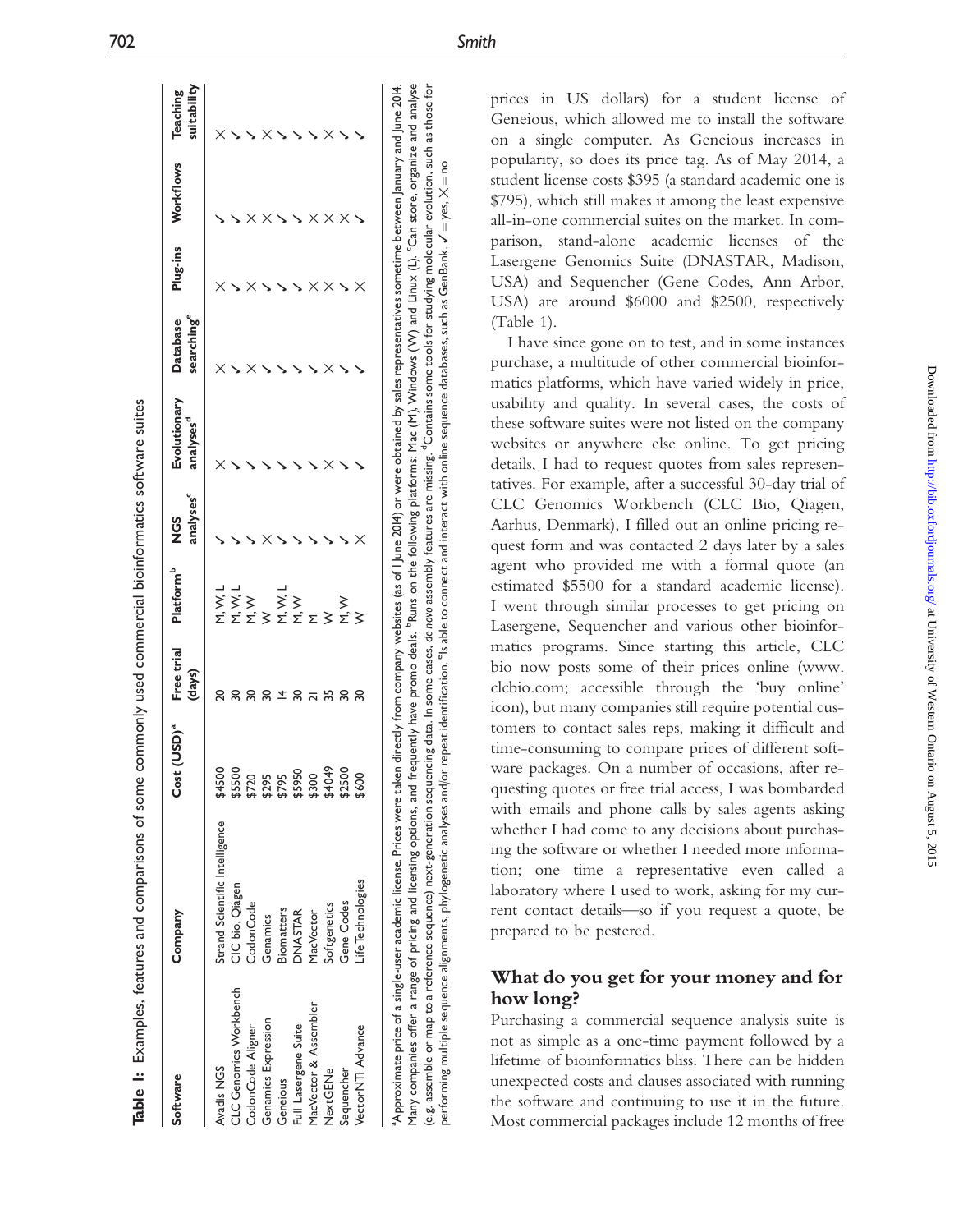maintenance, upgrades and support. Shortly after I bought my student license for Geneious, the firm released a new version of the software. Because this occurred within 1 year of my purchasing the program, I was able to upgrade to the newest version for free. Geneious and other bioinformatics manufacturers have recently switched to 'version-based licensing', meaning that users receive free updates for their version of the software (e.g. switching from v1.1 to v1.2), no matter when they are released, but access to newer versions (e.g. switching from v1 to v2) requires an upgrade, which typically costs anywhere from 25 to 75% of the software list price.

Last year, for approximately \$6000, I purchased as part of a package deal a single academic license of CLC Genomics Workbench and a genome finishing plug-in (more on plug-ins later). Enrollment in the maintenance, upgrade and support program for the first 12 months, which was mandatory, was an additional \$1500, making the initial cost of the software \$7500. Renewal of the maintenance program was 25% of the purchase price per year, and, most importantly, was automatic, 'unless terminated in writing by one of the involved parties (CLC bio or the customer) not later than 3 months before the beginning of the next calendar year'. In other words, 9 months after buying the software, I was sent an invoice for \$1500, with 2% interest per month.

Although costly, subscribing to the maintenance agreement can be wise. Commercial bioinformatics programs [\(Table 1\)](#page-2-0), such as Geneious, CLC Genomics Workbench and Lasergene, frequently undergo major changes, which can significantly improve the software. In the past, I have regretted not renewing certain software, and more than once I have bought programs anew at full price because I let the maintenance period expire.

Before investing in a bioinformatics package, there are other important details to consider. I suggest asking about the rules on moving the software to another computer, in case, for example, you buy a new laptop or your old one breaks down. I have found that most companies allow users to transfer their software license to a different computer. But doing so normally requires contacting user support for a new software activation key, and if you have let your maintenance agreement expire, then you might have to renew it before being able to migrate the software. Similarly, if you update your computer operating system—from Apple OS X 10.8 to 10.9, for instance—your bioinformatics package might have to be upgraded as well. Most bioinformatics companies offer their software for both Windows and Apple platforms, and some, including Geneious and CLC bio, have Linux versions too, so in most cases, it is possible to switch operating systems completely and continue running the program.

Things get even more complicated when purchasing network (or 'floating') licenses of bioinformatics programs. Unlike a single computer license, which works only on one computer, a network/floating license allows multiple people to use a bioinformatics package simultaneously by logging on to a network computer (e.g. a powerful computer housed in the lab) and running the program from it. The number of people that can log on depends on the number of floating licenses that were purchased. Network/ floating licenses are more expensive (typically twice the price) than their single-computer counterparts, but they can be more economical for big labs or classroom settings, where purchasing multiple single-user licenses makes less sense. Floating licenses can also be convenient for groups that have a high turnover—such as those with a lot of summer students and undergraduate volunteers—as they allow software key codes to be issued to individual lab members and then taken back once the member leaves. Sequencher [\(Table 1\)](#page-2-0) offers a 'hardkey' option, whereby the user is sent a USB dongle after purchasing the software. Sequencher can then be loaded onto as many computers as the owner wants—all that is required to activate the software is plugging in the USB key. But, as I can attest, USB dongles are easy to misplace (and, if issued from Sequencher, expensive and inconvenient to replace).

Cloud computing has also arrived to bioinformatics [\[20\]](#page-8-0). Companies like DNAnexus, InterpretOmics, and others are selling bioinformatics as a service, whereby consumers buy online access to powerful computers and their associated software tools, analysis pipelines and data storage and sharing capabilities. The sequencing giant Illumina sells online access to their genomics cloud-computing infrastructure BaseSpace—10 terabytes of storage will run you \$12 000 per year. Alternatively, the popular web-based platform Galaxy is a free, open-source, cloud-based bioinformatics tool. It is safe to assume that bioinformatics clouds will only grow larger and more popular over the next few years and are where the most innovative new software will be based.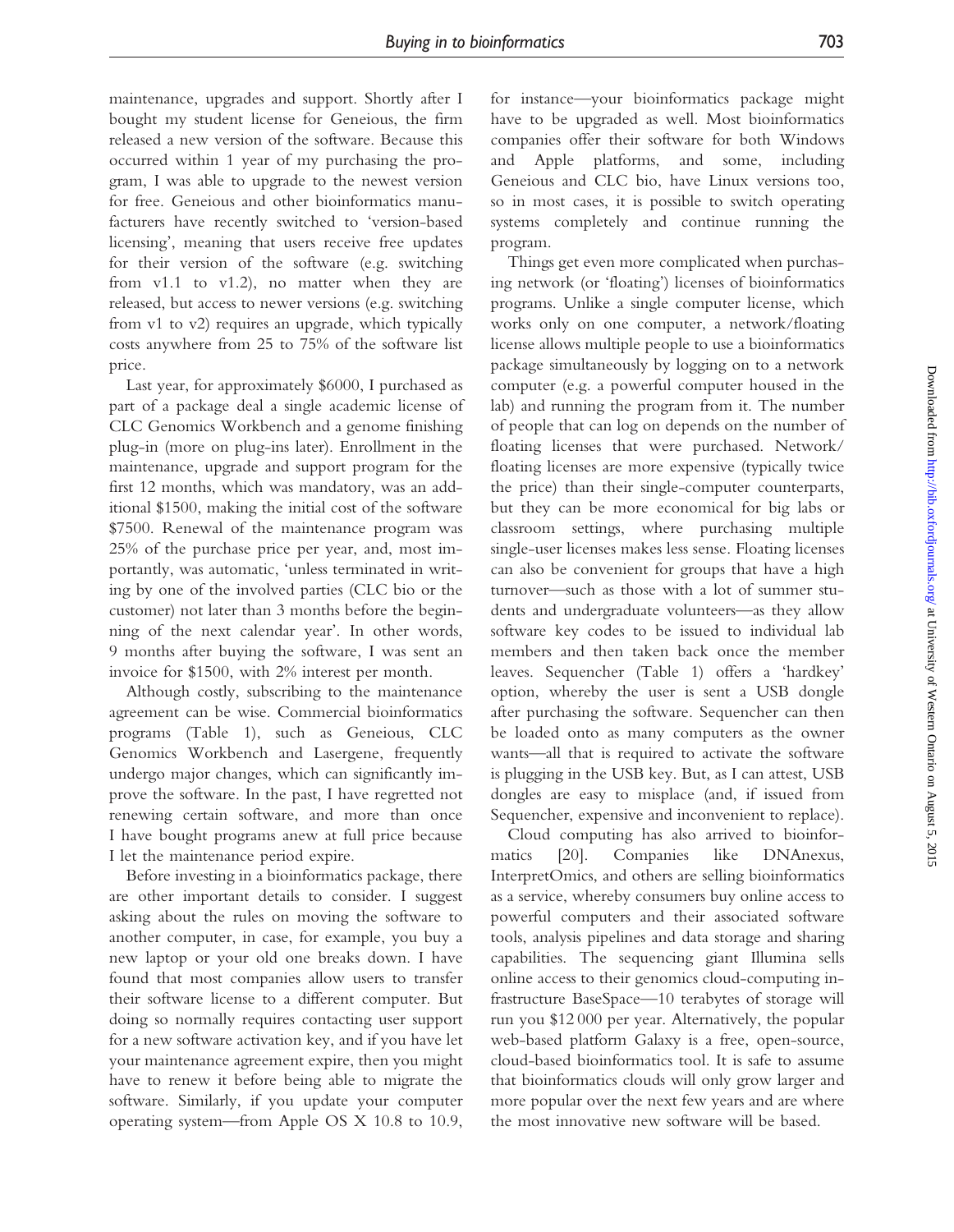<span id="page-4-0"></span>

Figure 1: The tools and features commonly found in commercial bioinformatics software packages, and what to keep in mind when purchasing one.

### But what does the software actually do?

You have paid your money and decided on the best maintenance and licensing options for your needs, now what? Well, it is time to start examining molecular sequence data and making some big discoveries, of course. Commercial bioinformatics packages bring together, into a single browser-based platform, a diversity of nucleotide and protein analysis tools (Figure 1). These tools do everything from simple pairwise alignments to restriction site and gene predictions to whole genome and transcriptome assemblies. Given the prevalence of high-throughput sequencing in life science research, many of the tools are designed for analysing, visualizing and arranging NGS information.

One of the most sought after and marketed features of commercial bioinformatics software is their ability to perform fast, efficient and high-quality de novo assemblies of NGS data—taking millions, even billions, of single or paired-end sequencing reads and assembling them into contigs. Go to any of the big bioinformatics software websites and you will find statements like 'Dominating the high-throughput sequencing data analysis challenge', 'Quick and accurate de novo assembly on a desktop computer' and 'Next-gen sequence assembly with a clear graphical interphase'. These kinds of claims are often associated with a white paper describing the software's *de novo* assembler, including its algorithm, speed and accuracy, how well it performs on standard datasets, such as the human genome, and how it stacks up against other brand-name and open-source assemblers. White papers, however, do tend to present commercial software in an overly positive light and—unlike open-source programs—only a few of the widely used proprietary tools have undergone peer review.

Commercial browser-based assemblers once had a reputation for being slow, memory-expensive and inferior to the free open-source alternatives. Early on, I admittedly struggled to generate quality assemblies, even of small genomes, using commercial programs. In recent years, however, proprietary assembly algorithms have improved immensely and are now used by some of the top academic and industrial research laboratories in the world. With software like CLC Genomics Workbench v7, I have been able to assemble draft genome and transcriptome sequences of microalgae from my laptop computer, which has 16 GB of memory and an Intel Core i7 processor. Many teams are using proprietary tools to assemble complex eukaryotic nuclear genomes, including those of land plants. But these kinds of assemblies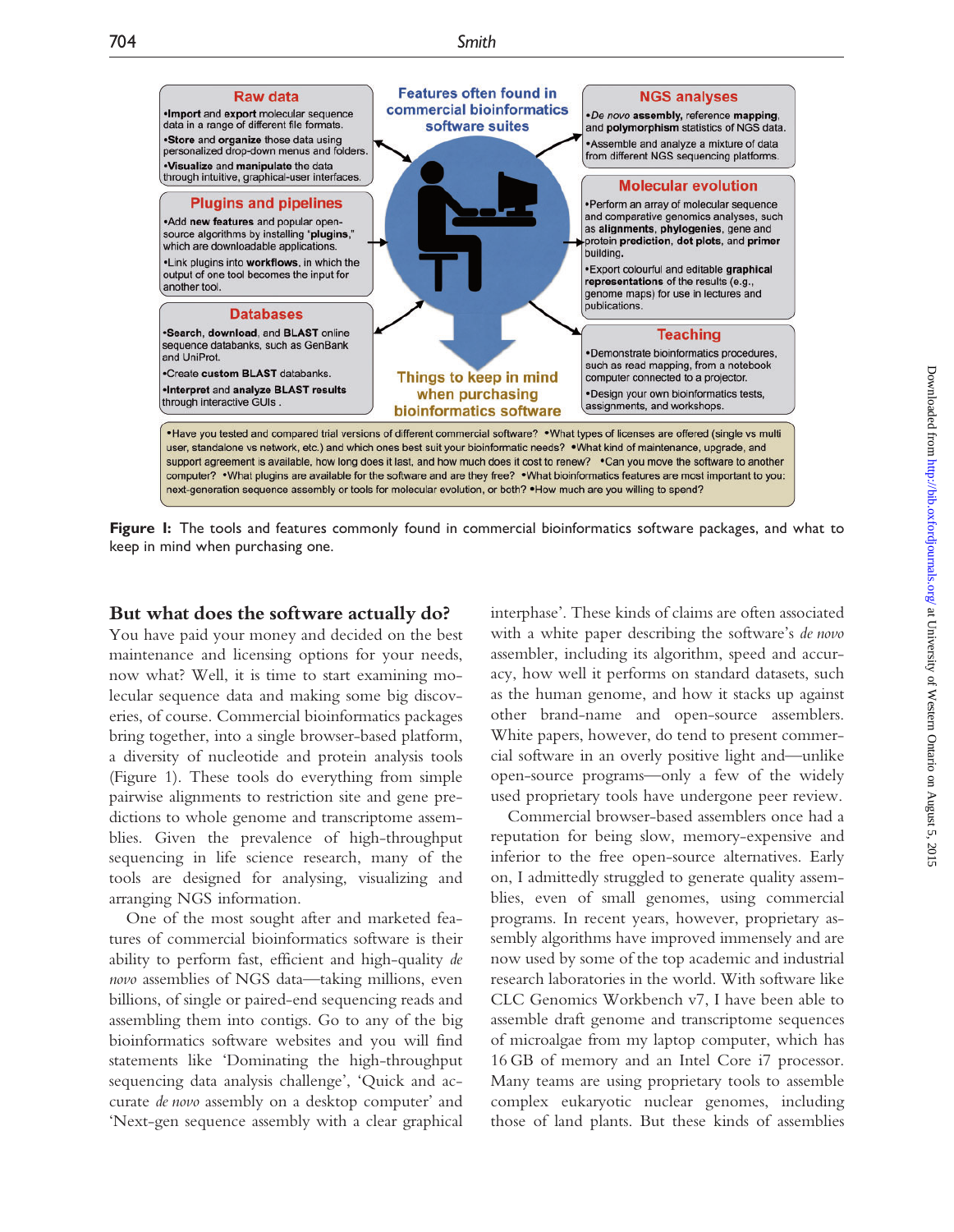require large amounts of time, resources and computing power.

Commercial assemblers, unlike certain opensource ones, are also great at handling data from different sequencing platforms, such as assembling a mixture of Illumina, 454, PacBio and Sanger reads [\(Table 1\)](#page-2-0); in fact, for many researchers, this is a key selling point. In March 2014, for example, Northwestern University purchased an organization-wide license of Lasergene, providing all faculty, staff and students with access to the software [[21](#page-8-0)]. Similarly, the J. Craig Venter Institute has been using 'CLC bio's enterprise platform since 2009 and currently uses it on more than 30 research grants, including their work as part of the Human Microbiome Project' [[22\]](#page-8-0).

Read mapping, which is when sequencing reads are aligned to a reference, such as an entire chromosome or genome, is another core feature of commercial bioinformatics packages. Like with the de novo assemblers, bioinformatics companies regularly boast about their highly tuned, ultra-fast mapping algorithms for reference-guided alignments. CLC bio maintains that their 'read mapper not only maps more than 1.3 billion Illumina reads (100 nt, paired-end) in less than 5 hours, but [that it] also achieves consistently high mapping accuracy even for complex read data, such [as those] originating from the PacBioRS system' [[23](#page-8-0)]. They go on to argue that the CLC 'mapper consistently outperforms the market in all major disciplines', including the open-source peer-reviewed mapping algorithms Bowtie 2 and BWA [\[23](#page-8-0)]. Geneious makes similar claims about their proprietary mapper: 'Six read mapping algorithms were evaluated on Illumina HiSeq and Ion Torrent sequence data from an Escherichia coli—BWA (0.6.2-r126), Bowtie 1 (0.12.8), Bowtie 2 (2.0.0-beta7), SMALT (0.6.4), SOAP2 (2.20) and Geneious (6.0.3). The results demonstrate that the Geneious Read Mapper produces superior results to the other mapping algorithms on these data sets' [\[24\]](#page-8-0). The claims can be overstated, but in my experience commercial read mappers are as good as or outperform many of the open-source alternatives.

The ultimate test for any assembler or read mapper is whether it is cited in peer-reviewed journals. There is no question that open-source programs are cited more than proprietary ones. The paper presenting the mapper Bowtie 2, for instance, has received 700 citations in just 2 years [[25\]](#page-8-0). But citations for commercial software suites, especially their assembly and mapping algorithms, are on the rise and catching up to their open-source counterparts. A keyword search of 'CLC Genomics' in Google Scholar returns >2000 hits. Visit the Geneious blog ([http://blog.geneious.com\)](http://blog.geneious.com) and you will find a section called 'Citation Sunday', highlighting peer-reviewed research that used Geneious. Click the 'publications' link on the DNASTAR homepage [\(www.dnastar.com\)](www.dnastar.com) and you will see a long list of papers and the following bold statement: 'Every year for the last 28 years, more researchers have cited DNASTAR's software in scientific journals than any other sequence analysis software' (italics their own). Skimming through these publications, it is obvious that most papers citing proprietary programs reference a range of opensource ones as well, and that contemporary genomics research often involves a hodgepodge of commercial and free bioinformatics software. Lizzy Sollars, a PhD student at CLC bio, put it best when describing her work on the Ash Tree Genome Project: 'Using CLC bio's de novo assembler, along with the open-source scaffolding tool SSPACE, we produced our best de novo assembly so far' [[26\]](#page-8-0). Visit the Broad Institute Software Archive ([www.broadinstitute.org/scien](www.broadinstitute.org/scientific-community/software)[tific-community/software\)](www.broadinstitute.org/scientific-community/software) for a list of widely used open-source tools for analysing large genome-related datasets.

# More than just browser-based assemblers and mappers

Commercial sequence analysis suites, in addition to assembling and mapping NGS data, are designed to carry out the day-to-day bioinformatics tasks involved in molecular, evolutionary and genome biology ([Figure 1\)](#page-4-0). Although it might sound trivial, one of the more useful features of commercial packages is visualizing, organizing and storing molecular sequence information. The intuitive graphical interfaces of commercial software allow users to easily build folder hierarchies and drop-down lists of sequence data, move or export these data to different folders and change file formats for use in other applications. In most cases, the software can connect to online resources, such as the National Centre for Biotechnology Information (NCBI) and UniProt, providing quick direct access to vast amounts of nucleotide and protein sequence information, which can then be downloaded, interpreted and analysed through interactive sequence viewers. Many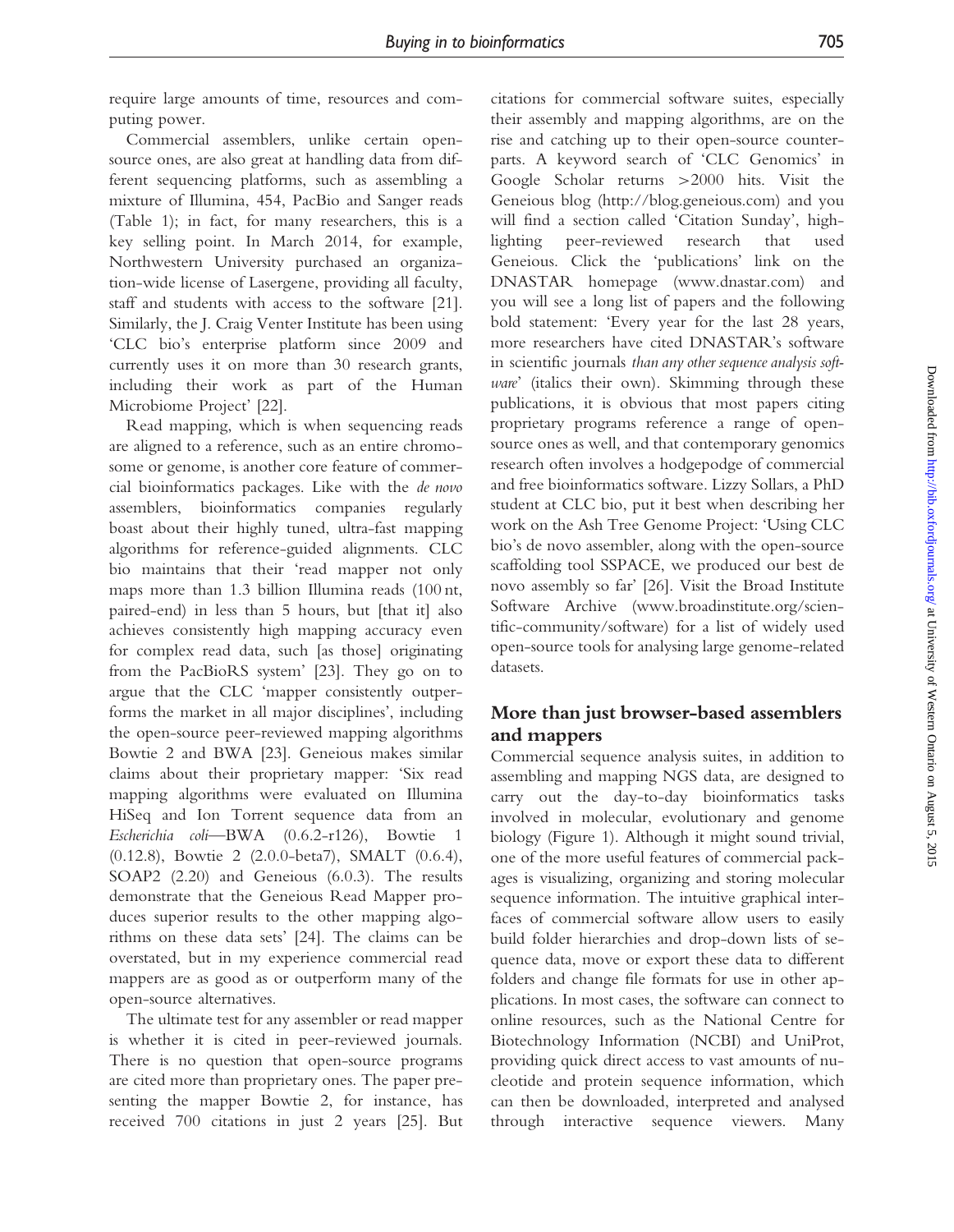commercial programs also give users the ability to BLAST [[4](#page-8-0)] their data directly against NCBI and UniProt databases, or custom databases, and view and analyse the results through GUIs. My research on organelle DNA has benefited greatly from these types of search tools—in minutes, using commercial software, I can download all of the completely sequenced mitochondrial and chloroplast genomes from GenBank, extract their annotations, sort and search them based on a range of features and transfer them to subfolders for downstream analyses.

The applications within commercial bioinformatics suites that I tend to use most often are for evolutionary analyses and comparative genomics. Most packages come with software for aligning nucleotide and amino acid sequences (and entire chromosomes) as well as tools for inferring evolutionary relationships among sequences and constructing phylogenetic trees and distance matrices. Other useful tools include protein structure prediction, nucleotide repeat and motif finders and primer prediction software. An advantage to performing these kinds of analyses within commercial software is that the results—be they genome maps, alignments, nucleotide sequence dot plots or phylogenetic trees—are depicted in colourful and editable graphics, which can be exported and used for figures in lectures and publications. I regularly build genome maps with Geneious and then export them to a graphics-editing program for further polishing. All of the genome maps in Smith et al. [[27](#page-8-0), [28](#page-8-0)], for example, were constructed with Geneious. The interactive graphical visualization tools of commercial suites are excellent for exploring large genomic data sets (often depicted in stacked views) and allow for quick navigation to regions or contigs of interest. Many of these features parallel those of popular freely available NGS viewers, like the Interactive Genomics Viewer [[29](#page-9-0)] and Tablet [\[30\]](#page-9-0).

If you purchase a bioinformatics package and discover that a particular function is missing, do not panic because there is probably a 'plug-in' that can do the job. Plug-ins are downloadable applications that provide additional features to software packages—similar to apps for smartphones and tablets. For bioinformatics software, plug-ins add an array of new sequence analysis tools (ones that complement existing tools or that add novel functions), greatly improving the package. Companies are constantly designing new plug-ins for their software, which means that the repertoire of tools within

bioinformatics packages is continually expanding. Plug-ins work in two ways: they allow users to add more features to the software, but they also allow developers to design their own apps for the software. Bioinformatics plug-ins can bring some of the most commonly used open-source software to proprietary programs, giving users the benefits of a user-friendly GUI and the power of peer-reviewed algorithms. A cursory scan through the plug-in list for Geneious reveals programs for phylogenetics (e.g. GARLI [[31](#page-9-0)], MrBayes [\[16](#page-8-0)] and RAxML [\[32\]](#page-9-0)), NGS assembly and mapping (e.g. Velvet [[33](#page-9-0)], TopHat [\[34](#page-9-0)] and Bowtie [[25](#page-8-0)]), sequence alignment (e.g. ClustalW [\[13](#page-8-0)], MAUVE [\[14\]](#page-8-0) and Muscle [[35\]](#page-9-0)) and other molecular analysis procedures (e.g. Glimmer Gene Prediction [[36\]](#page-9-0), Phobos Tandem Repeat Finder (e.g. [[37](#page-9-0)]) and DualBrothers Recombination Detection [\[38\]](#page-9-0)). More plug-ins means more functions and sometimes more money. CLC bio provides a wide range of plug-ins for their Genomics Workbench package [\(www.clcbio.com/clc-plugin](www.clcbio.com/clc-plugin)), many of which are free, but some can cost hundreds even thousands of dollars—the Shannon Human Splicing Pipeline plug-in is around \$4000.

Once you have found the tools and plug-ins to suit your needs, you can start linking them together into 'workflows' and pipelines. As CLC bio puts it: 'A workflow consists of a series of tools where the output of one tool is connected as the input to another tool. This way you can set up a workflow to go through (for example) read mapping, using the mapped reads as input for variant detection, and perform filtering of the variant track'. Workflows can save researchers huge amounts of time and are becoming more widespread among commercial bioinformatics packages. If you do not want to fork out the big bucks, check out The Galaxy Project [\(http://galaxyproject.org\)](http://galaxyproject.org)—a free, web-based and user-friendly bioinformatics workflow management system, which provides access to a large number of data integration and analysis programs.

# Bringing bioinformatics into the classroom

Students today are reared on a digital diet of smartphones, tablets and ultra-sleek retina-display laptops filled with intuitive software apps, which integrate seamlessly across platforms and devices. Thus, when these students are introduced to bioinformatics and molecular evolution, one would expect them to engage more easily and enthusiastically with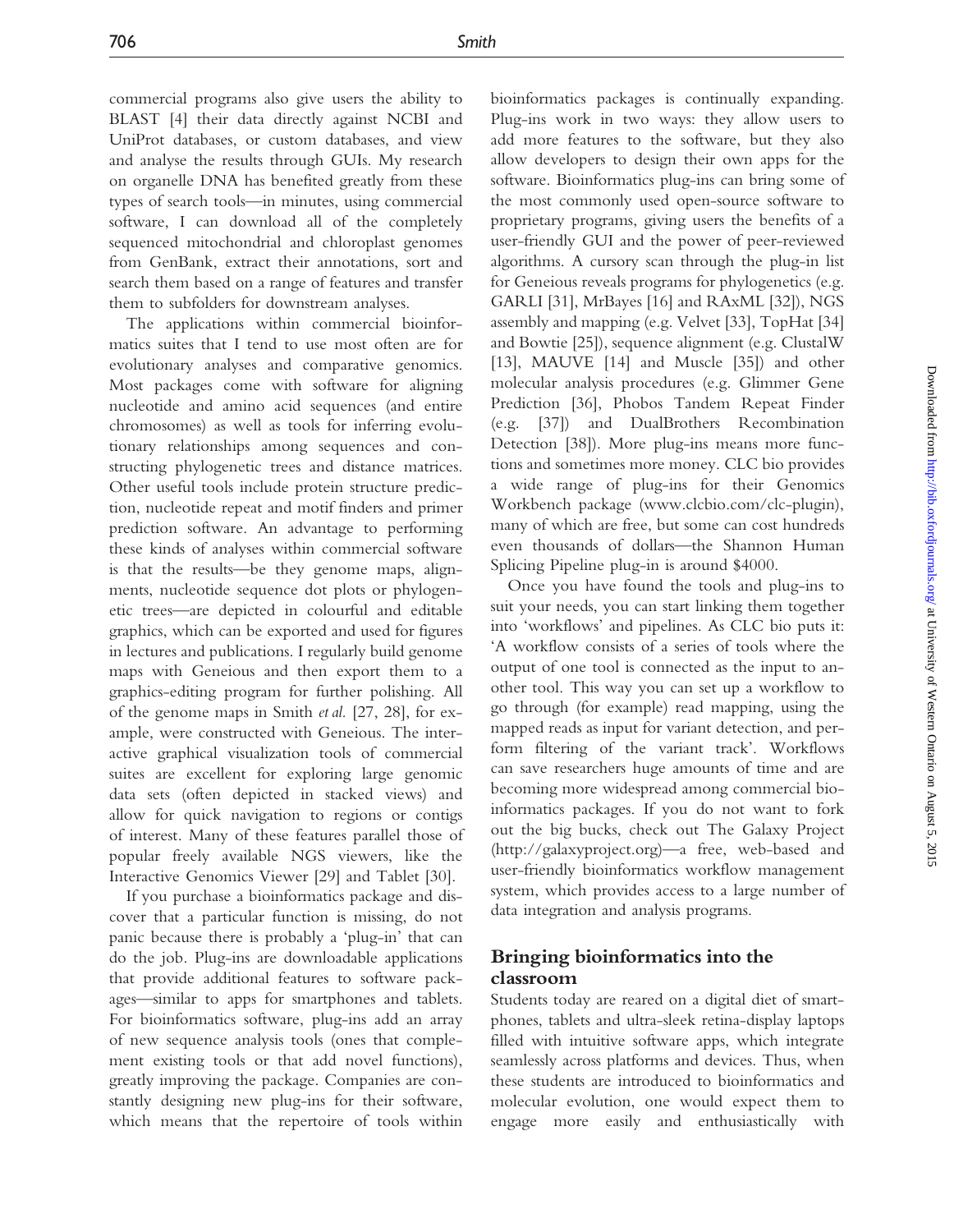easy-to-use GUI software than with barebones command-line-driven tools.

Commercial bioinformatics suites, given their browser-based point-and-click interface, lend themselves to teaching and learning. From a lecturer's perspective, the high-end graphics, visual aids and tutorials built into proprietary software are great for communicating bioinformatics topics, themes and procedures, from sequence alignments to contig assemblies to blasting proteins against GenBank. I regularly incorporate bioinformatics software suites into my undergraduate lectures and conference presentations. With my notebook computer connected to a projector, I can use a program like Geneious to effectively communicate to a large audience the procedures and output of various bioinformatics analyses. For example, using a bioinformatics package, it takes me  $\sim 10$  min to import a set of Illumina sequencing reads, download a reference genome from GenBank, map the reads to the reference and then zoom in to the resulting alignment, showing the class where the reads mapped onto the genome, the polymorphic sites, paired-end distances and an assortment of other statistics. With the same software, I can design, distribute and evaluate bioinformatics assignments to be completed inside or outside of the classroom. These assignments typically involve a range of sequence analysis tools where the results of one tool are used as input for another. I almost always receive positive feedback from students when using user-friendly bioinformatics some students have even said that it has inspired them to pursue a career in bioinformatics.

Obviously, the biggest barrier to bringing commercial software into the classroom is the high financial cost of the programs. It is unreasonable to ask students to pay hundreds of dollars for proprietary software, and most undergraduate departments are unable or unwilling to invest thousands of dollars into bioinformatics teaching resources—although with institutes like Northwestern buying campuswide access to proprietary programs, this might be changing.

One strategy for using commercial bioinformatics in a course is to get all of the students to apply for a free trial version of the software. Their access to the software will be limited to  $\leq$ 30 days, but this should be long enough for them to complete a few assignments or workshops. Alternatively, some commercial bioinformatics packages can be downloaded and used for free on a 'basic' or 'test' mode, which means that certain operations are turned off (e.g. assemblies cannot be exported or saved). However, even with limited functions, the software can still provide enough processes for teaching and developing assignments [[39](#page-9-0)]. Again, there is nothing preventing instructors from investing in a personal copy of the software and using it for lectures.

# Give it try and give us your feedback

Going forward, innovations in molecular sequencing techniques will result in ever more sophisticated bioinformatics programs, and it is crucial that these programs are accessible to a broad range of users. We might soon be at a point where walk-in medical clinics have genome sequencing and bioinformatics desks, where patients can play an active role in interpreting their gene sequences and contributing to genetic treatments, and where high-school students assemble and analyse genomes for homework. The increasingly integral role of bioinformatics in research, medicine and society also means that it will become an increasingly larger, more lucrative industry and one where users will have to pay for the best products.

My own experiences with proprietary bioinformatics software have been positive. The tools I have purchased have made my laboratory group and me more productive, and I certainly enjoy using stand-alone GUI-based programs more than command-line driven ones. This productivity and ease of use, however, has come at a cost, both intellectually and financially. Although I use sequence analysis tools almost every day, my bioinformatics skills, in certain respects, have plateaued. Moreover, the licensing and upgrading costs of using commercial software represent a significant proportion of my laboratory's operating budget. Another downside to commercial bioinformatics is that the user can lose touch with what the programs/algorithms are actually doing (they can be a 'black box'), whereas it is simple to look 'under the hood' of open-source tools, which makes them easy to modify and develop. But as bioinformatics software and algorithms become increasingly complex, it might be unrealistic to expect students to have a strong grasp of the math, theory and computer science that underpin those processes.

If you are considering commercial programs, I recommend taking advantage of the free trials that most of the bioinformatics companies offer. You may find that these programs streamline your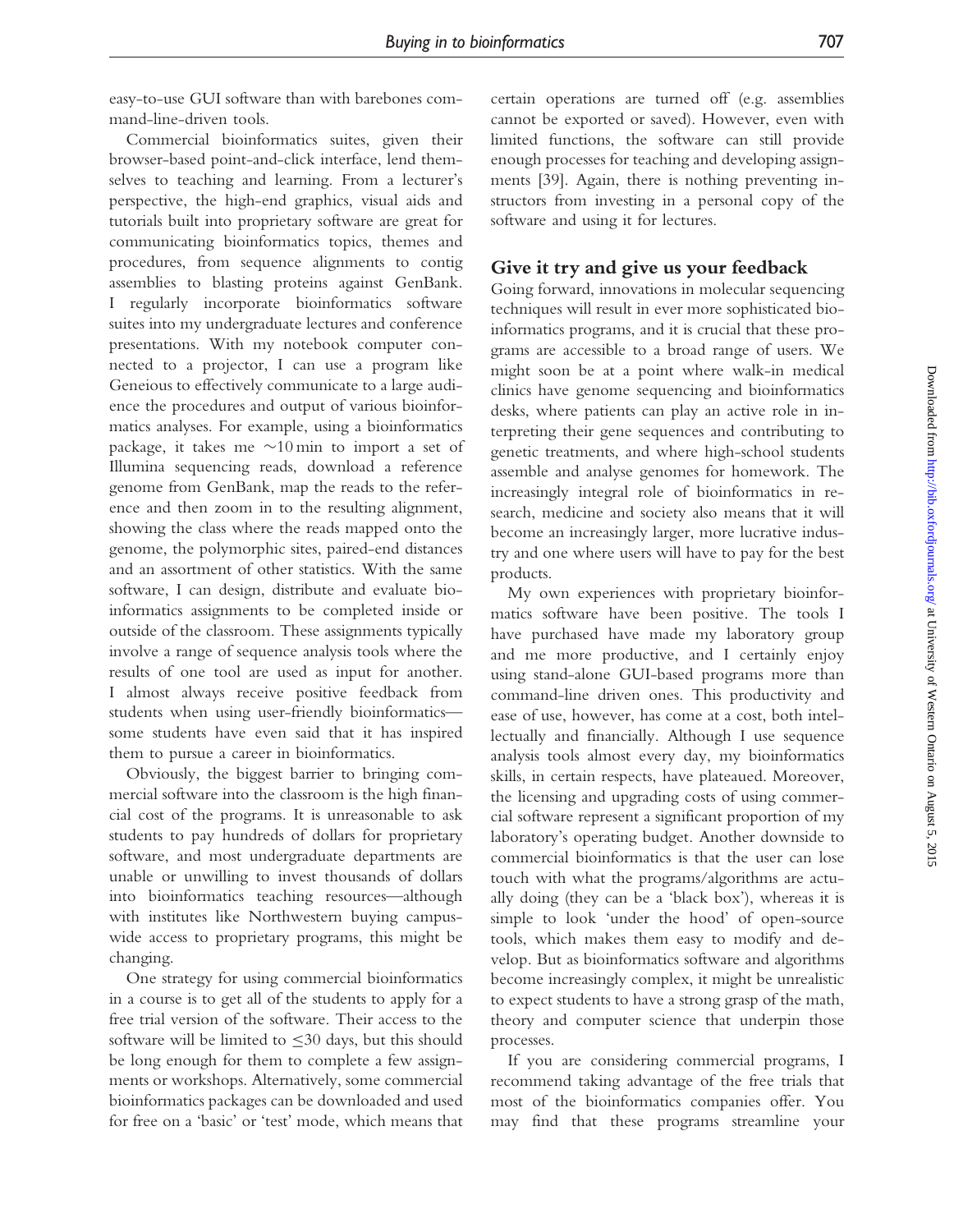<span id="page-8-0"></span>research and invigorate your classroom, or that they are a waste of time and resources and you are better off using open-source and/or freeware alternatives. Wherever you stand on the topic, I urge you to share your opinions and experiences with others—and best of luck with all of your bioinformatics endeavours.

#### Key Points

- Innovations in molecular sequencing techniques, and the popular use of these technologies, have given rise to a range of userfriendly commercial bioinformatics software suites.
- Often marketed as one-stop bioinformatics toolkits, these software packages can be expensive, and it can be difficult for consumers to choose between the different programs.
- This review explores some of the currently available proprietary bioinformatics packages, comparing their prices, usability, functions and suitability for teaching.
- Some commercial bioinformatics programs are arguably overpriced and overhyped, but many are well designed, sophisticated and, in my opinion, worth the investment.
- I encourage readers to explore commercial bioinformatics packages; they have the potential to streamline your research, increase your productivity and energize your classroom.

#### Acknowledgment

The author thanks four anonymous reviewers whose feedback greatly improved the manuscript.

## FUNDING

This work was supported by a Discovery Grant to DRS from the Natural Sciences and Engineering Research Council (NSERC) of Canada.

#### References

- 1. Metzker ML. Sequencing technologies the next generation. Nat Rev Genet 2010;11:31–46.
- 2. Kumar S, Dudley J. Bioinformatics software for biologists in the genomics era. Bioinformatics 2007;23:1713–17.
- 3. Moody G. Digital Code of Life: How Bioinformatics is Revolutionizing Science, Medicine, and Business. Hoboken: Willey and Sons, Inc., 2004.
- 4. Altschul SF, Gish W, Miller W, et al. Basic local alignment search tool. *J Mol Biol* 1990;215:403-10.
- 5. Smith DR. The battle for user-friendly bioinformatics. Front Genet 2013;4:187.
- 6. Carver T, Harris SR, Berriman M, et al. Artemis: an integrated platform for visualization and analysis of high-throughput sequence-based experimental data. Bioinformatics 2012;28:464–9.
- 7. Pabinger S, Dander A, Fischer M, et al. A survey of tools for variant analysis of next-generation genome sequencing data. Brief Bioinform 2013;15:256–78.
- 8. Tamura K, Stecher G, Peterson D, etal. MEGA6: Molecular Evolutionary Genetics Analysis version 6.0. Mol Biol Evol 2013;30:2725–9.
- 9. Okonechnikov K, Golosova O, Fursov M. Unipro UGENE: a unified bioinformatics toolkit. Bioinformatics 2012;28:1166–7.
- 10. Vincent AT, Charette SJ. Freedom in bioinformatics. Front Genet 2014;5:259.
- 11. Ewing B, Green P. Basecalling of automated sequencer traces using phred. II. Error probabilities. Genome Res 1998;8:186–94.
- 12. Gordon D, Abajian C, Green P. Consed: a graphical tool for sequence finishing. Genome Res 1998;8:195–202.
- 13. Larkin MA, Blackshields G, Brown NP, et al. Clustal W and Clustal X version 2.0. Bioinformatics 2007;23:2947–8.
- 14. Darling AC, Mau B, Blattner FR, et al. Mauve: multiple alignment of conserved genomic sequence with rearrangements. Genome Res 2004;14:1394–403.
- 15. Yang Z. PAML 4: Phylogenetic analysis by maximum likelihood. Mol Biol Evol 2007;24:1586–91.
- 16. Ronquist F, Huelsenbeck JP. MrBayes 3: Bayesian phylogenetic inference under mixed models. Bioinformatics 2003; 19:1572–4.
- 17. Guindon S, Gascuel O. A simple, fast and accurate algorithm to estimate large phylogenies by maximum likelihood. Syst Biol 2003;52:696–704.
- 18. Swofford DL. PAUP\* Phylogenetic Analysis Using Parsimony (\*and other methods) Version 4.0b10a. Sunderland, MA: Sinauer Associates, 2002.
- 19. Maddison WP, Maddison DR. MacClade Version 3. Sunderland, MA: Sinauer Associates, 1992.
- 20. Stein LD. The case for cloud computing in genome informatics. Genome Biol 2010;11:207.
- 21. DNASTAR press release, 31 March 2014: Northwestern University adopts DNASTAR Lasergene software. [http://](http://www.dnastar.com/t-NorthwesternPress.aspx) [www.dnastar.com/t-NorthwesternPress.aspx](http://www.dnastar.com/t-NorthwesternPress.aspx) (1 June 2014, date last accessed).
- 22. CLC bio press release, 8 Jan 2013: J. Craig Venter Institute extends CLC bio site license through 2017. [http://www.](http://www.clcbio.com/news/jcvi-extends-site-license/) [clcbio.com/news/jcvi-extends-site-license/\(](http://www.clcbio.com/news/jcvi-extends-site-license/)1 June 2014, date last accessed).
- 23. CLC bio White Paper, Read Mapping. 2012. [http://www.](http://www.clcbio.com/files/whitepapers/whitepaper-on-CLC-read-mapper.pdf) [clcbio.com/files/whitepapers/whitepaper-on-CLC-read](http://www.clcbio.com/files/whitepapers/whitepaper-on-CLC-read-mapper.pdf)[mapper.pdf](http://www.clcbio.com/files/whitepapers/whitepaper-on-CLC-read-mapper.pdf) (1 June 2014, date last accessed).
- 24. Kearse M, Sturrock S, Meintjes P. The Geneious 6.0.3 read mapper. [http://assets.geneious.com/documentation/gen](http://assets.geneious.com/documentation/geneious/GeneiousReadMapper.pdf) [eious/GeneiousReadMapper.pdf](http://assets.geneious.com/documentation/geneious/GeneiousReadMapper.pdf) (1 June 2014, date last accessed).
- 25. Langmead B, Salzberg SL. Fast gapped-read alignment with Bowtie 2. Nat Methods 2012;9:357–9.
- 26. CLC bio press release, 26 Sep 2013: CLC bio and UK scientists assemble ash tree genom[ehttp://www.clcbio.](http://www.clcbio.com/news/clc-bio-and-uk-scientists-assemble-ash-tree-genome/) [com/news/clc-bio-and-uk-scientists-assemble-ash-tree](http://www.clcbio.com/news/clc-bio-and-uk-scientists-assemble-ash-tree-genome/)[genome/](http://www.clcbio.com/news/clc-bio-and-uk-scientists-assemble-ash-tree-genome/)(1 June 2014, date last accessed).
- 27. Smith DR, Kayal E, Yanagihara AA, et al. First complete mitochondrial genome sequence from a box jellyfish reveals a highly fragmented linear architecture and insights into telomere evolution. Genome Biol Evol 2012;4: 52–8.
- 28. Smith DR, Hua J, Archibald, et al. Palindromic genes in the linear mitochondrial genome of the nonphotosynthetic